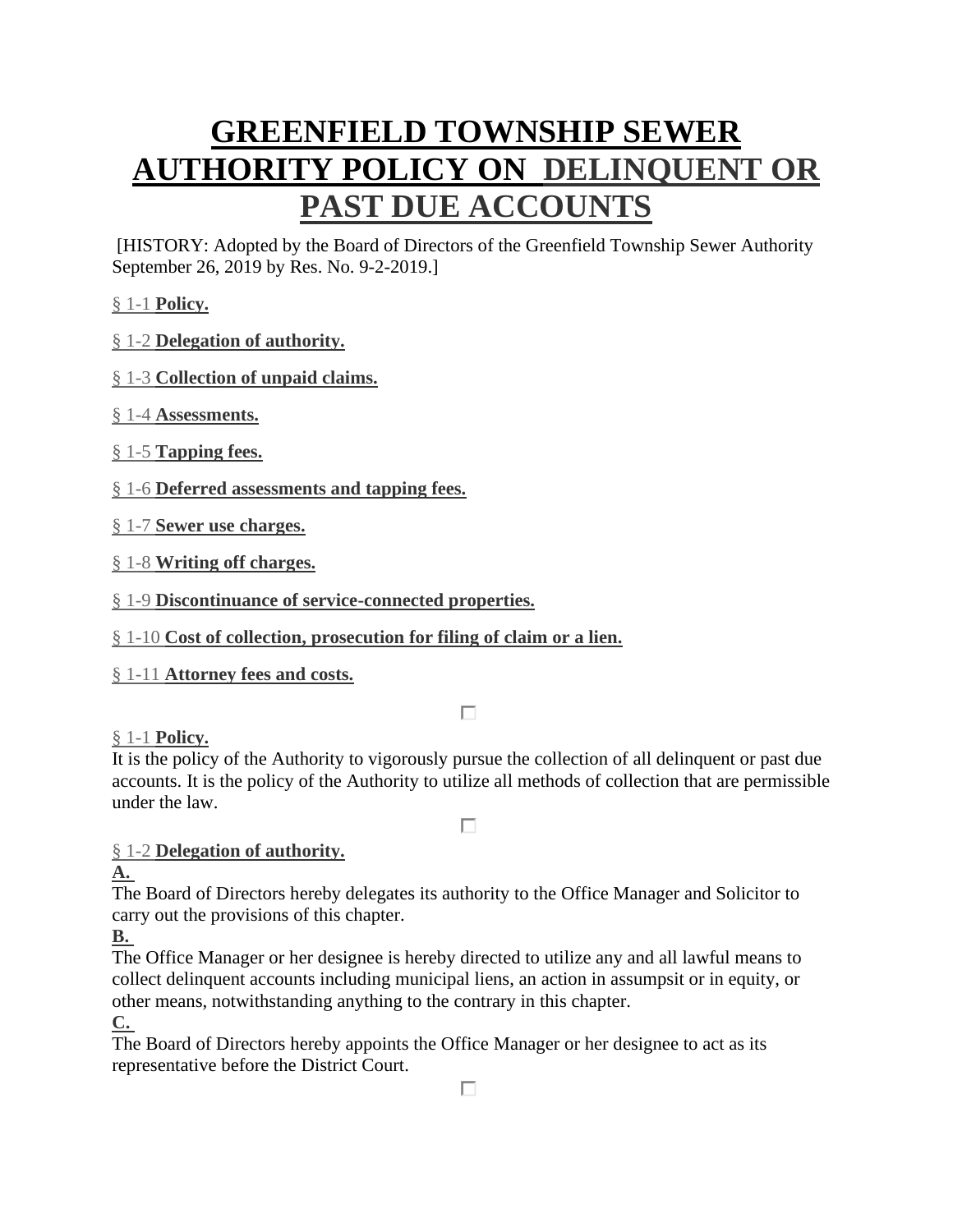#### § 1-3 **[Collection of unpaid claims.](https://ecode360.com/12738864#12738870)**

Any bill, fee, charge, assessment, account, invoice, fine, penalty or other claim of the Authority not paid within the specified time period shall constitute a municipal claim subject to the standard penalties, interest, attorney fees, costs and expenses as set forth in this Policy. The Authority reserves all rights to collect the same under the general law relating to the collection of municipal claims, including the filing of municipal liens and actions in assumpsit, and any other appropriate action at law or in equity.

П

#### § 1-4 **[Assessments.](https://ecode360.com/12738864#12738871)**

#### **[A.](https://ecode360.com/12738872#12738872)**

If any owner(s), against which such an assessment shall have been made, refuses or neglects to pay such assessment within 30 days after the date invoiced, interest at the rate of 10% per annum shall be added to the balance. The interest shall be computed from the date the assessment is due. **[B.](https://ecode360.com/12738873#12738873)**

In addition to interest, a penalty of 10% shall be added to any assessments not paid within 60 days after the date invoiced.

**[C.](https://ecode360.com/12738874#12738874)**

Any assessments not paid within 60 days of the date due shall be considered delinquent and the authority shall cause a municipal claim or lien to be filed.

## **[D.](https://ecode360.com/12738875#12738875)**

Where the owner(s) has been granted the privilege of paying such assessment or assessments in installments, and is not currently in default of any installment payment, the above penalty does not apply.

П

## § 1-5 **[Tapping fees.](https://ecode360.com/12738864#12738876)**

## **[A.](https://ecode360.com/12738877#12738877)**

New construction. Tapping fees shall be due and payable at the time application is made by the owner(s) to connect to the public sewer system, or upon the date when the Authority shall connect any such property to the sewer system at the cost and expense of the owner(s), if such owner(s) shall fail to make such connection as required in the Ordinance of Greenfield Township.

## **[B.](https://ecode360.com/12738878#12738878)**

Existing structures; modifications or changes in use. When the use or uses or the number of units change in a structure or property that is already connected to the public sewer system, the additional tapping fees, if any, shall be due and payable within 30 days of the issuance of the invoice by the Authority.

#### **[\(1\)](https://ecode360.com/26990344#26990344)**

Any tapping fees that remain unpaid for more than 30 days after the date the invoice is issued by the Authority shall be assessed a penalty.

#### **[\(2\)](https://ecode360.com/26990345#26990345)**

Any tapping fees that remain unpaid for more than 30 days after the date the invoice is issued by the Authority shall bear interest at the rate of 10% per annum on the outstanding balance. **[C.](https://ecode360.com/12738879#12738879)**

The property will be liened if the tapping fees provided for in this section are not paid within 30 days after the due date.

П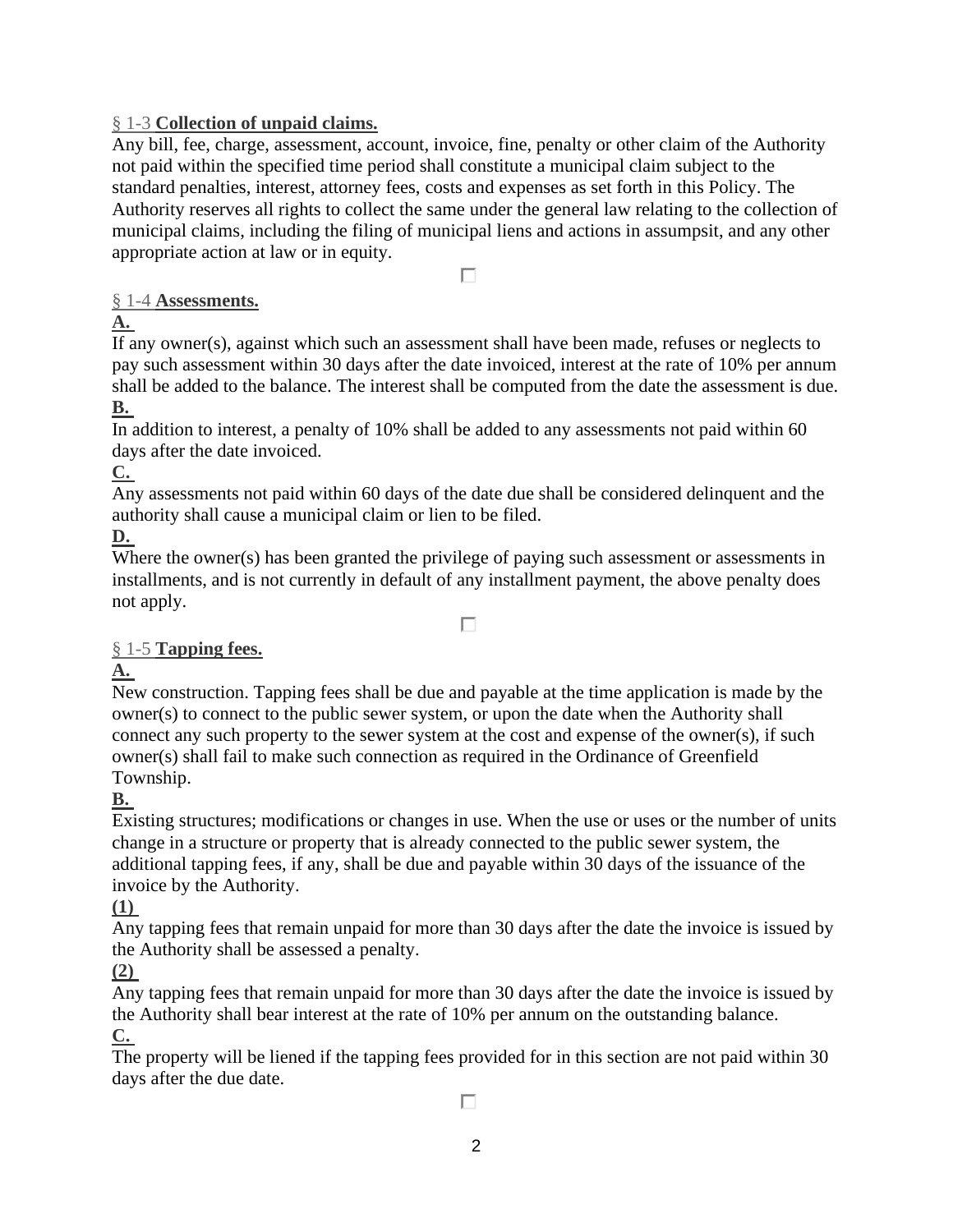§ 1-6 **[Deferred assessments and tapping fees.](https://ecode360.com/12738864#12738880)** 

# **[A.](https://ecode360.com/12738881#12738881)**

All deferred assessments and tapping fees shall be liened as a condition of the Authority granting the deferred payment. The unpaid principal shall bear interest at the rate of 10% per annum until paid.

## **[B.](https://ecode360.com/12738882#12738882)**

The failure by the owner(s) to pay any installment payment within 30 days of the invoice date shall cause the entire balance of the tapping fee and/or the assessment plus a penalty of 10% on the balance and any accrued interest on the total to be due and payable. Failure to pay the remaining balance shall cause the Authority to begin prosecution of or collection of the amount owed by the owner(s) of the property.

П

## § 1-7 **[Sewer use charges.](https://ecode360.com/12738864#12738883)**

**[A.](https://ecode360.com/12738884#12738884)**

Sewer use charges shall he billed each month. Sewer use charges are payable within 30 days after the date invoiced.

**[B.](https://ecode360.com/12738885#12738885)**

Any sewer use charges that are not paid in full within 30 days after the billing date shall bear interest from the due date at the rate of 10% per annum.

# **[C.](https://ecode360.com/12738886#12738886)**

If the sewer use charges are not paid within the 60 days after the due date the owner(s) will be subject to a penalty based on the amount due.

## **[D.](https://ecode360.com/12738887#12738887)**

If the sewer use charges, including all penalties and interest incurred to that date, are not paid in full within 120 days of the original billing due date, the property will be liened. In addition, the property owner may be prosecuted before a local District Justice.

## $\Box$ П

## § 1-8 **[Writing off charges.](https://ecode360.com/12738864#12738906)**

The Authority's staff shall, at its discretion, have the authority to write off or correct any receivable less than or equal to \$100.

#### г

## § 1-9 **[Discontinuance of service-connected properties.](https://ecode360.com/12738864#12738907)**

Notwithstanding any other provisions or implications of this chapter to the contrary, the Authority reserves the right at all times to refuse to render or to continue to render sewer service to any property or through any lines where the account is delinquent. In the event that the authority shall elect to discontinue service to any user connected to the public sanitary sewer system, the Authority shall give 10 days written notice by certified mail to the owner prior to disconnecting the property from the sewer system. The owner shall be responsible for any and all cost to disconnect and reestablish sewer service.

#### п П

## § 1-10 **[Cost of collection, prosecution for filing of claim or a lien.](https://ecode360.com/12738864#12738909)**

All of the costs of collecting the money owed to the Authority shall be borne by and paid by the owner or customer who is delinquent. These costs shall be added to the balance owed.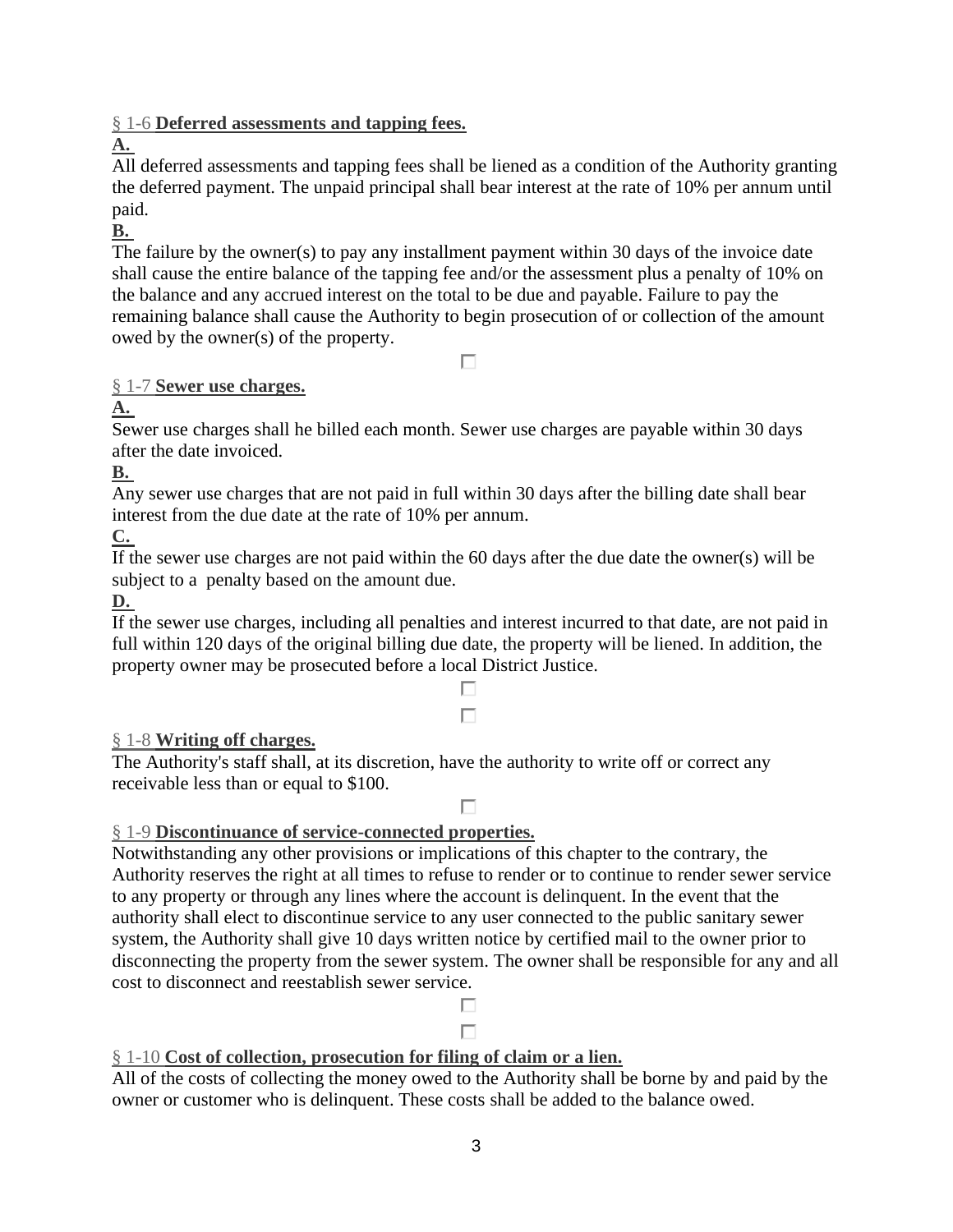#### § 1-11 **[Attorney fees and costs.](https://ecode360.com/12738864#12738910)**

#### **[A.](https://ecode360.com/12738911#12738911)**

General provisions. The Authority hereby adopts the following attorney fees schedule and collection procedure for the collection of municipal claims under and pursuant to the Act of May 16, 1923 (P.L. 207, No. 153), referred to as the Municipal Claim and Tax Lien Law, as amended, and as further amended by Act 1996-1. The term "municipal claim" shall mean any Authority fee, fine, rate, assessment, rental or other charge due and owing to the Authority under this Code. Unless a longer period is expressly set forth in this Code, any municipal claim unpaid within 30 days of the date of billing or the date the services were rendered shall be deemed delinquent. If not paid within 60 days of the date of billing or the date when services were rendered, the municipal claim, together with all penalties, interest, costs, expenses and attorney fees thereon, shall be filed as a lien. The Authority Solicitor or other counsel shall proceed to collect the same under the general law relating to the collection of municipal claims, including the filing of suits in assumpsit, and any other appropriate action at law or in equity. See 53 P.S. § 7101 et seq.

#### **[B.](https://ecode360.com/12738912#12738912)**

Attorney fee schedule. The Authority determines this fee schedule fair and reasonable for the services to be rendered by its Solicitor or other counsel in the collection of delinquent municipal claims and accounts and hereby directs that the same be imposed, as applicable, upon the affected property owners and may be imposed and recovered as part of each municipal claim against the affected real property in proceedings to recover delinquent municipal claims, together with any additional out-of-pocket costs incurred by the Authority fur necessary expenses and in connection therewith:

| <b>Legal Fee</b>                            |
|---------------------------------------------|
| \$200.00                                    |
| \$300.00                                    |
| \$300.00                                    |
| \$100.00                                    |
| \$100.00                                    |
| \$400.00                                    |
| \$300.00                                    |
| \$400.00                                    |
| \$1,000.00                                  |
| \$500.00                                    |
| \$60.00                                     |
| Hourly rate not to exceed<br>\$200 per hour |
|                                             |

**[C.](https://ecode360.com/12738913#12738913)** Procedure for collection of Attorney's fees. **[\(1\)](https://ecode360.com/12738914#12738914)**